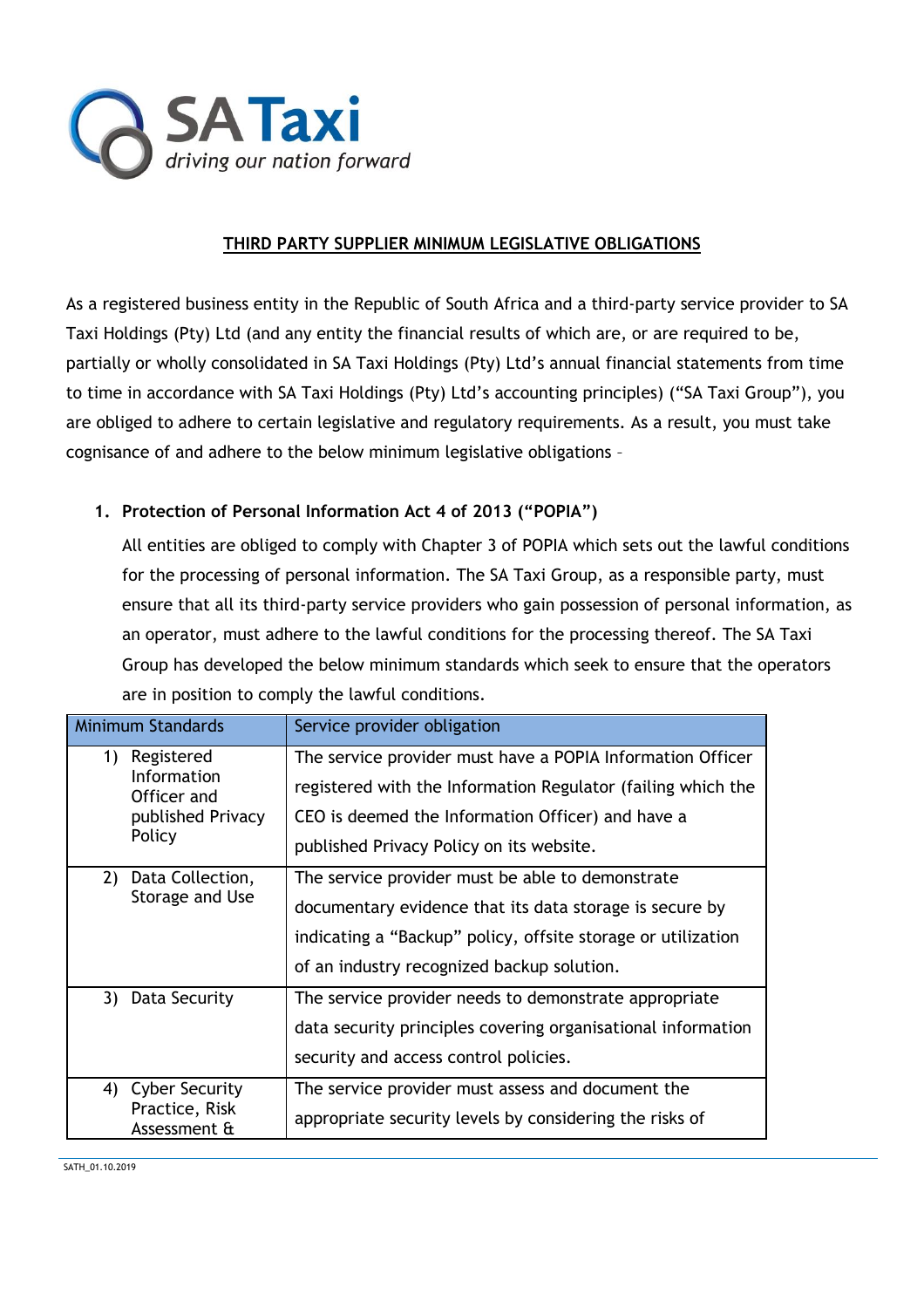| <b>Minimum Standards</b>                     | Service provider obligation                                                                                                                                                                                                                                                                                                                                                                                                                                                                                                           |
|----------------------------------------------|---------------------------------------------------------------------------------------------------------------------------------------------------------------------------------------------------------------------------------------------------------------------------------------------------------------------------------------------------------------------------------------------------------------------------------------------------------------------------------------------------------------------------------------|
| Compliance<br>Monitoring                     | processing personal identifiable information which should<br>include but is not limited to the following:<br>1) accidental or unlawful destruction<br>2)<br>loss<br>3) alteration or unauthorised change to personal<br>identifiable information<br>misuse of personal identifiable information<br>4)<br>Unauthorised disclosure of personal identifiable<br>5)                                                                                                                                                                       |
|                                              | information<br>6) Unauthorised access to personal identifiable<br>information transmitted, stored, or otherwise<br>processed                                                                                                                                                                                                                                                                                                                                                                                                          |
|                                              | Maintain a record of processing activities in relation to the<br>personal information the service provider is responsible for<br>processing as well as the record of associated risks.<br>The service provider must ensure that personal identifiable<br>information is processed solely in accordance with SA Taxi's<br>contractual agreement.<br>The service provider shall conduct regular compliance<br>monitoring checks to confirm data protection and<br>information security controls.                                        |
| 5) Cyber-Security<br>Management<br>practices | The service provider must be able to demonstrate its basic<br>information security practices in place in relation to data<br>processed. This should consist of the following:<br>1) Controlled access (physical & logical) based on need<br>to know for all accounts / access to premises<br>including person(s) with administrative privileges.<br>Regular review & ongoing monitoring of access.<br>2) Appropriate information security controls<br>(confidentiality, availability & integrity) for<br>hardware and software assets |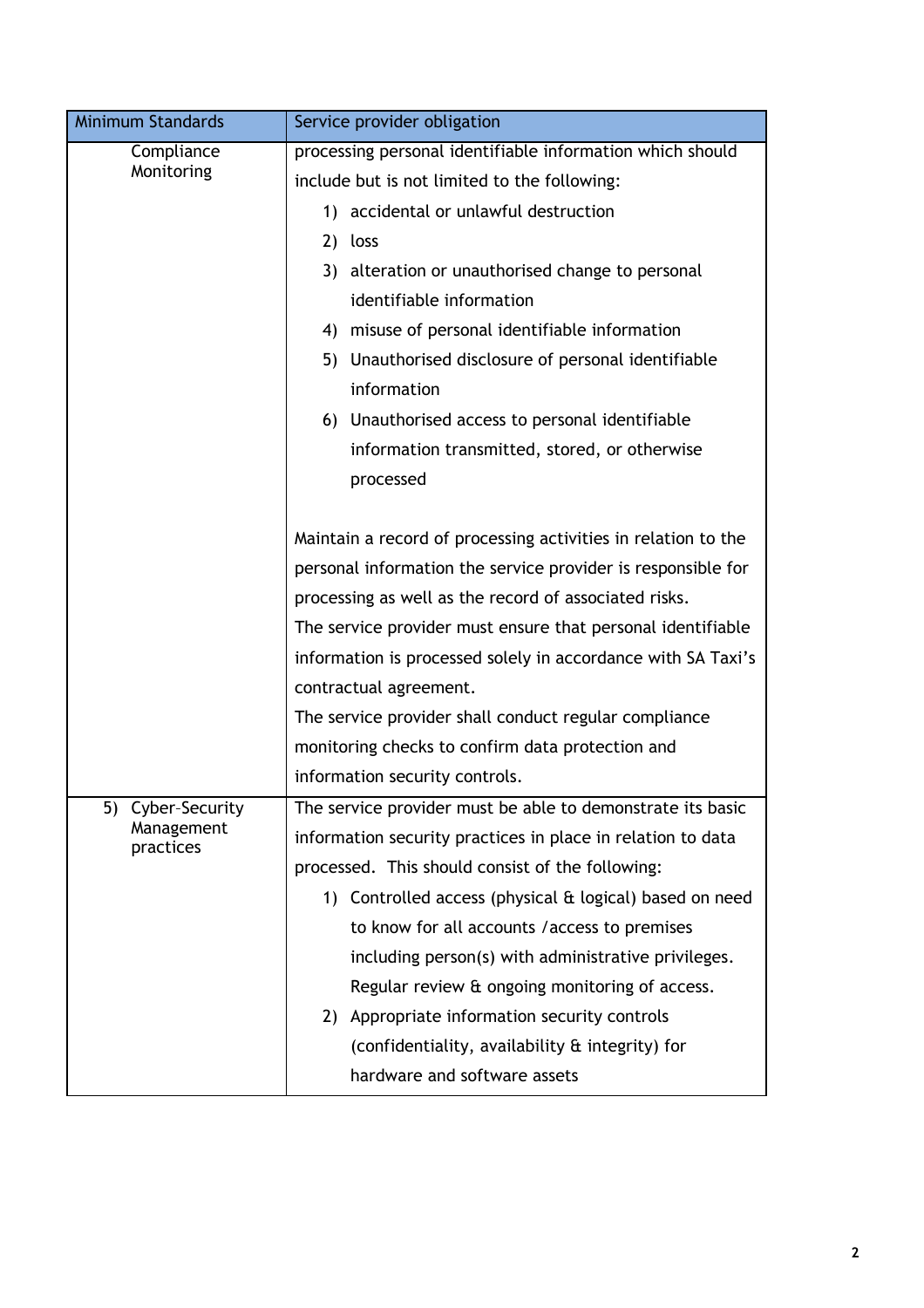| <b>Minimum Standards</b> | Service provider obligation                                   |
|--------------------------|---------------------------------------------------------------|
|                          | Information Security safeguards for data in transit<br>3)     |
|                          | (email & system interfaces), in use (web-based                |
|                          | protection) and at rest (storage). For example,               |
|                          | encryption of devices, transport layer security (TLS),        |
|                          | anonymisation of data where appropriate.                      |
|                          | 4) Secure configuration of hardware and software for          |
|                          | endpoints, data centres (on-premises, cloud &                 |
|                          | hybrid), network devices, routers, and switches               |
|                          | (including wireless access control)                           |
|                          | 5) Continuous vulnerability management, review of             |
|                          | information technology environment and security               |
|                          | posture (Continuous Risk & threat analysis)                   |
|                          | Maintenance, monitoring and analysis of audit trails<br>6)    |
|                          | and system logs (Threat Management & Incident                 |
|                          | Identification)                                               |
|                          | Incident response and management policy &<br>7)               |
|                          | response plan(s) (tested at least annually), which            |
|                          | include business continuity, disaster recovery and            |
|                          | cyber response.                                               |
|                          | 8) Secure Application Development (SDLC) & Change             |
|                          | <b>Management Processes</b>                                   |
|                          | 9)<br>Security awareness & Training program                   |
| 6) Cyber Insurance       | The service provider must show that it has the appropriate    |
|                          | cyber insurance cover in place for the processing of any      |
|                          | personal identifiable information in the event of the loss of |
|                          | any personal identifiable Information and subsequent          |
|                          | claims related thereto.                                       |

## **2. Anti-Bribery and Corruption Legislation ("ABC Laws")**

The SA Taxi Group is committed to ethical business practices and is committed to complying with applicable Anti-bribery and Corruption laws. The SA Taxi Group is also committed to continuously conducting its business with integrity and with proper regard for ethical business practices and therefore has a zero-tolerance approach to acts of bribery and corruption by business partners, employees, vendors and all third parties that it engages with. ABC laws refer